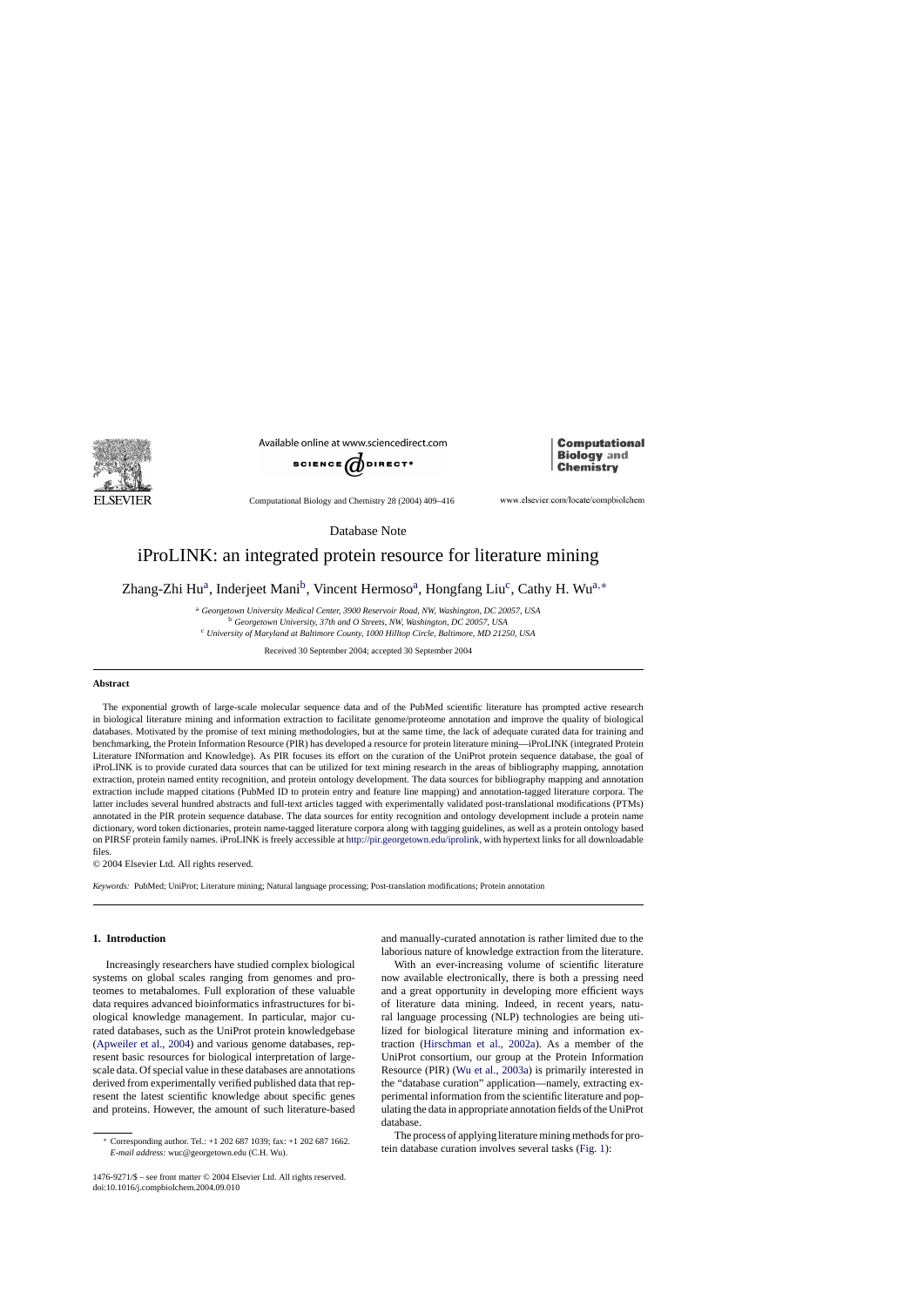<span id="page-1-0"></span>

Fig. 1. Bibliography mapping and annotation extraction for literature-based database curation.

- bibliography mapping: identification of articles from literature sources (such as PubMed) that describe a given protein entry;
- annotation extraction: categorization of annotation types and extraction of sentences and/or phrases describing the given annotation; and
- database curation: conversion of the extracted literature information into annotation in the database with structured syntax, controlled vocabulary, and evidence attribution.

These tasks are also related to the topics of protein named entity recognition and protein ontology development. A prerequisite to bibliography mapping is protein named entity recognition–identification of protein names from articles. Furthermore, due to the long-standing problem of protein nomenclature, a protein ontology can assist entity recognition with the description of names and synonyms of protein classes as well as their relationships.

Future progress in biological literature mining and annotation extraction requires close collaboration of computational and biological scientists. Benchmarking data and resources need to be developed for training and evaluating literature mining methodologies, while biological domain experts need to provide scientific validation and explanation for literature mining results. To evaluate the utility of text mining techniques for mining biological data from literature, there have been community evaluation contests such as Knowledge Discovery and Data Mining cup (KDD) [\(Yeh](#page-7-0) [et al., 2003\)](#page-7-0) and more recently Critical Assessment of Information Extraction systems in Biology (BioCreAtIve) [\(http://](http://www.pdg.cnb.uam.es/biolink/biocreative.eval.html) [www.pdg.cnb.uam.es/BioLINK/BioCreative.eval.html\)](http://www.pdg.cnb.uam.es/biolink/biocreative.eval.html).

Inspired by the promise of text mining methodologies for database curation, but at the same time, the lack of adequate curated data for training and benchmarking, PIR has developed a resource for protein literature mining—iProLINK (integrated Protein Literature, INformation and Knowledge). This paper describes the various data sources in iProLINK and their application to literature mining research.

### **2. iProLINK overview**

The data sources in iProLINK are organized into two major categories based on their utilization for text mining/NLP research ([Fig. 2\),](#page-2-0) as summarized below and detailed in Sections [3 and 4.](#page-2-0)

# *2.1. Literature-based protein curation*

NLP research for literature-based protein curation involves bibliography mapping (to map literature to protein database entries) and annotation extraction (to extract annotation information from the literature). The corresponding data sources include:

- bibliography system: bibliography information pages for all protein entries with protein to PubMed ID (PMID) mapping, as well as a bibliography submission page for researchers to map and submit papers; and
- literature corpus: abstracts and full-text articles manually tagged with experimentally validated protein features such as post-translation modifications.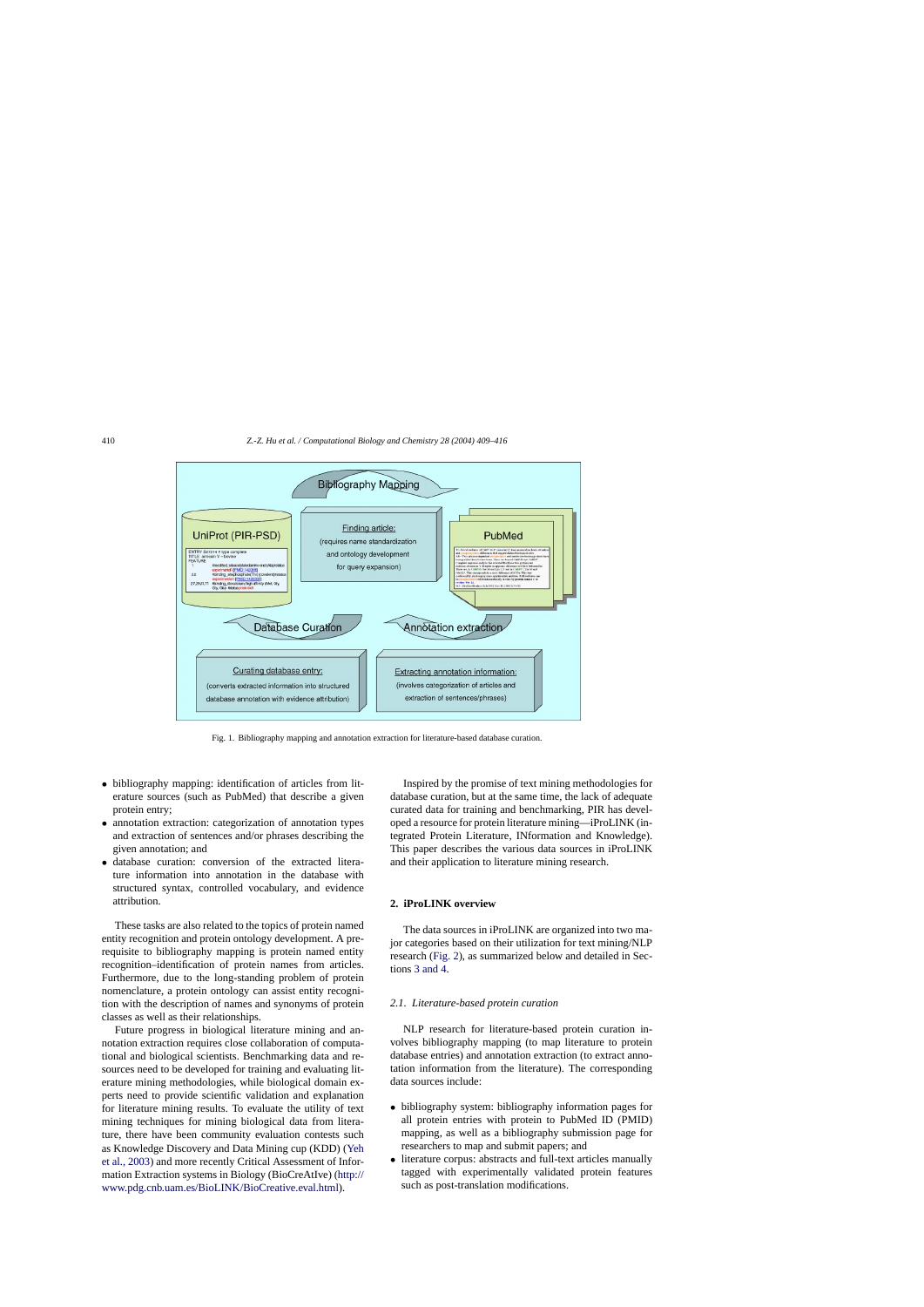<span id="page-2-0"></span>

Fig. 2. iProLINK as a resource for text mining research to facilitate protein database curation.

# *2.2. Protein named entity recognition and ontology development*

To facilitate NLP approaches to named entity recognition and ontology development, iProLINK includes:

- protein dictionaries: a protein name dictionary consisting of terms for names, synonyms and acronyms, and word token dictionaries consisting of biomedical terms, chemical terms, macromolecules, common English, and non-word tokens;
- protein ontology: an ontology based on PIRSF ([Wu et al.,](#page-7-0) [2004a\)](#page-7-0) protein family names;
- protein and family naming guidelines: documents outlining rules and conventions for assigning protein names and protein family names;
- protein tagging guidelines and Literature Corpus: guidelines for tagging protein names in abstracts, and abstracts manually tagged with protein names.

The resource is freely accessible from the PIR web site at [http://pir.georgetown.edu/iprolink,](http://pir.georgetown.edu/iprolink) with a listing and hypertext links for all downloadable files. The site also provides search mechanisms for accessing the PIR bibliography system. Protein feature-based searches provide access to papers with tagged experimental feature evidence. Also linked are PIR collaborators who are conducting related text mining/NLP research projects using the iProLINK resource.

# **3. iProLINK resource for bibliography mapping and annotation extraction**

The inclusion of experimentally validated annotation with literature citation for evidence attribution can greatly enhance the quality and value of protein databases. As the volume of sequence data and scientific literature continues to grow exponentially, the manual processes by which the evidence attribution has been done in the past become a bottleneck in protein database curation. It is essential to develop computational approaches for the mapping and extraction of protein experimental data. Indeed, curated databases and their associated PubMed abstracts have been used to create annotated corpora for training classifiers to extract protein localization information [\(Craven and Kumlien, 1999\).](#page-7-0)

# *3.1. PIR bibliography system*

Linking protein entries to relevant scientific literature that describes or characterizes the proteins is crucial for increasing the amount of experimentally verified data and for improving the quality of protein annotation. To provide a more comprehensive bibliographic coverage for all UniProt protein entries, PIR has developed a bibliography information system. The bibliography system includes a biweekly-updated bibliography database, as well as a web interface for browsing and searching bibliography information pages and for submitting bibliographic data for UniProt proteins.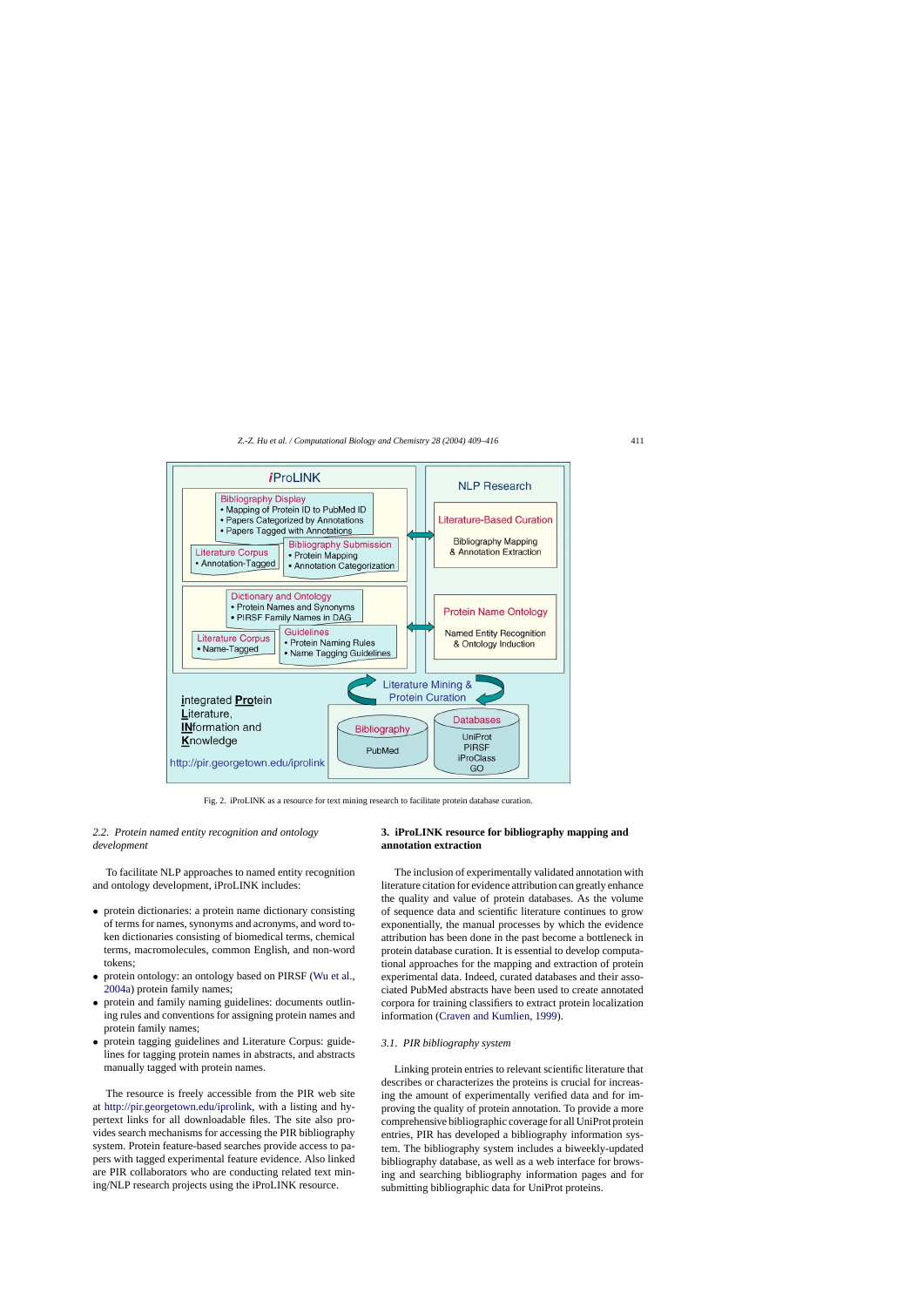<span id="page-3-0"></span>The bibliography information page provides, for each protein entry, reference citations compiled from multiple sources, including several curated databases. In addition to the underlying UniProt database (with references combined from Swiss-Prot, TrEMBL, and PIR-PSD), bibliographic data are also collected from databases such as SGD [\(Christie et al., 2004\),](#page-7-0) MGD [\(Blake et al., 2003\) a](#page-6-0)nd GeneRIF [\(Mitchell et al., 2003\).](#page-7-0) Many reference citations are curated, providing categorization of protein annotation information contained in the citation. The bibliography submission interface guides users through steps in mapping reference citations to protein entries, entering the bibliographic data, and summarizing the contents using categories (such as genetics, tissue/cellular localization, molecular complex or interaction, function, regulation, and disease), with evidence attribution (experimental or predicted) and description of methods.

# *3.2. PIR feature evidence attribution—citation mapping and evidence tagging*

In the PIR-PSD database, feature annotations such as binding sites, catalytic sites, and modified sites, are labeled with status tags "*experimental*" or "*predicted*" to distinguish experimentally verified from computationally predicted data. However, such "*experimental*" tags were not originally attributed with literature citations for the experimental evidence, even though the relevant citations are usually present in the Reference section of the PSD sequence report. To appropriately attribute bibliographic data to features with experimental evidence, we have been conducting a retrospective literature survey [\(Wu et al., 2003b](#page-7-0)). The evidence-attributed PSD experimental feature data are being incorporated into the UniProt knowledgebase.

The retrospective literature survey involves both citation mapping (finding citations from the Reference section that describe the given experimental feature) and evidence tagging (tagging the sentences providing experimental evidence in an abstract and/or full-text article). Fig. 3 shows an example of evidence attribution for the feature "binding site: phosphate (Thr) (covalent)" at amino acid residue 22. The attribution includes a direct PMID citation on the feature line (Fig. 3A) and an annotation-tagged text where a sentence is highlighted in the abstract and another sentence is quoted from the full-text paper (Fig. 3B). There are a total of 5296 PSD protein sequence entries with 9788 experimental feature lines to be mapped. Currently, over 3700 feature lines have been manually attributed with literature citation, half of which also have evidence tagging in abstracts and/or full-text articles. The status of citation mapping and evidence tagging for different feature types can be viewed at [http://pir.georgetown.edu/cgi-bin/ipkLitFt.pl?stat=1.](http://pir.georgetown.edu/cgi-bin/ipklitft.pl?stat=1)

The mapped citations and annotation-tagged texts not only provide users with quality annotation, but can also serve as NLP training data. For automatic citation mapping tasks, the mapped citations constitute the "positive" data set while other citations in the Reference section that do not map to the given

| <b>ENTRY</b><br><b>TITLE</b>                                                                                                                          | S27214 #type complete<br>annexin $V -$ bovine                                   | (A) |  |  |  |
|-------------------------------------------------------------------------------------------------------------------------------------------------------|---------------------------------------------------------------------------------|-----|--|--|--|
| <b>FEATURE</b>                                                                                                                                        |                                                                                 |     |  |  |  |
| 1                                                                                                                                                     | #modified_site acetylated amino end (Ala) #status                               |     |  |  |  |
|                                                                                                                                                       | experimental\[PMID:1420335]<br>#binding_site phosphate (Thr) (covalent) #status |     |  |  |  |
| 22                                                                                                                                                    | experimental\[PMID:1420335]                                                     |     |  |  |  |
| 27, 29, 31, 71                                                                                                                                        | #binding_site calcium, high affinity (Met, Gly,                                 |     |  |  |  |
|                                                                                                                                                       | Gly, Glu) #status predicted\                                                    |     |  |  |  |
| S27214                                                                                                                                                |                                                                                 |     |  |  |  |
|                                                                                                                                                       | FT - binding site   phosphate (Thr) (covalent)   22 (all)                       | (B) |  |  |  |
|                                                                                                                                                       | TI - Novel isoforms of CaBP 33/37 (annexin V) from mammalian brain: structural  |     |  |  |  |
|                                                                                                                                                       | and phosphorylation differences that suggest distinct biological roles.         |     |  |  |  |
|                                                                                                                                                       | AB - Two calcium-dependent phospholipid- and membrane-binding proteins have     |     |  |  |  |
|                                                                                                                                                       | been purified from bovine brain. These are termed CaBP33 and CaBP37.            |     |  |  |  |
| Complete sequence analysis has revealed that these two proteins are                                                                                   |                                                                                 |     |  |  |  |
| isoforms of annexin V. Despite an apparent difference of 4 kDa between the<br>two proteins on SDS-PAGE, only two amino-acid substitutions were found. |                                                                                 |     |  |  |  |
| These are, in CaBP33, Ser-36 and Lys-125 and in CaBP37, Thr-36 and                                                                                    |                                                                                 |     |  |  |  |
| Glu-125. This corresponds to a mass difference of 15 Da. This was                                                                                     |                                                                                 |     |  |  |  |
| confirmed by electrospray mass spectrometric analysis. Both isoforms can                                                                              |                                                                                 |     |  |  |  |
| be phosphorylated substoichiometrically in vitro by protein kinase C at                                                                               |                                                                                 |     |  |  |  |
| residue Thr-22.                                                                                                                                       |                                                                                 |     |  |  |  |
| SO - Biochim Biophys Acta 1992 Nov 10;1160(1):76-83.                                                                                                  |                                                                                 |     |  |  |  |
| PMID-1420335<br>full paper-page:81-the site of phosphorylation was found to be Thr-22.                                                                |                                                                                 |     |  |  |  |
| by: vh                                                                                                                                                |                                                                                 |     |  |  |  |
|                                                                                                                                                       |                                                                                 |     |  |  |  |
| PMID:1420335   PIR:S27214                                                                                                                             |                                                                                 | (C) |  |  |  |
|                                                                                                                                                       | AN - 3: protein kinase C   CaBP33 and CaBP37 (Both isoforms)   residue Thr-22   |     |  |  |  |
| TI - Novel isoforms of CaBP 33/37 (annexin V) from mammalian brain: structural                                                                        |                                                                                 |     |  |  |  |
| and phosphorylation differences that suggest distinct biological roles.                                                                               |                                                                                 |     |  |  |  |
| AB - Two calcium-dependent phospholipid- and membrane-binding proteins have<br>been purified from bovine brain. These are termed CaBP33 and CaBP37.   |                                                                                 |     |  |  |  |
| Complete sequence analysis has revealed that these two proteins are                                                                                   |                                                                                 |     |  |  |  |
| isoforms of annexin V. Despite an apparent difference of 4 kDa between the                                                                            |                                                                                 |     |  |  |  |
| These are, in CaBP33, Ser-36 and Lys-125 and in CaBP37, Thr-36 and                                                                                    |                                                                                 |     |  |  |  |
| Glu-125. This corresponds to a mass difference of 15 Da. This was<br>confirmed by electrospray mass spectrometric analysis. Both isoforms can         |                                                                                 |     |  |  |  |
| be phosphorylated substoichiometrically in vitro by protein kinase C at                                                                               |                                                                                 |     |  |  |  |
| residue Thr-22.                                                                                                                                       |                                                                                 |     |  |  |  |
| SO - Biochim Biophys Acta 1992 Nov 10;1160(1):76-83.                                                                                                  |                                                                                 |     |  |  |  |

Fig. 3. Evidence attribution and computational extraction of experimental features in PIR-PSD. (A) Citation-attributed feature with PMID mapping; (B) annotation-tagged text based on manual curation; (C) annotation-tagged text based on computational extraction.

feature constitute the "negative" data set. For automatic annotation extraction tasks, the annotation-tagged texts can be used as training corpora for various types of protein sequence features, which are categorized and described based on a controlled vocabulary.

# *3.3. Training corpus for protein post-translational modifications (PTMs)*

From the 9788 experimental feature lines, a total of 2037 lines correspond to five post-translational modification features—phosphorylation, acetylation, glycosylation, methylation, and hydroxylation. The status of citation mapping and evidence tagging of the five PTMs is shown in [Table 1](#page-4-0) ([http://pir.georgetown.edu/cgi-bin/](http://pir.georgetown.edu/cgi-bin/ipklitft.pl?stat=2)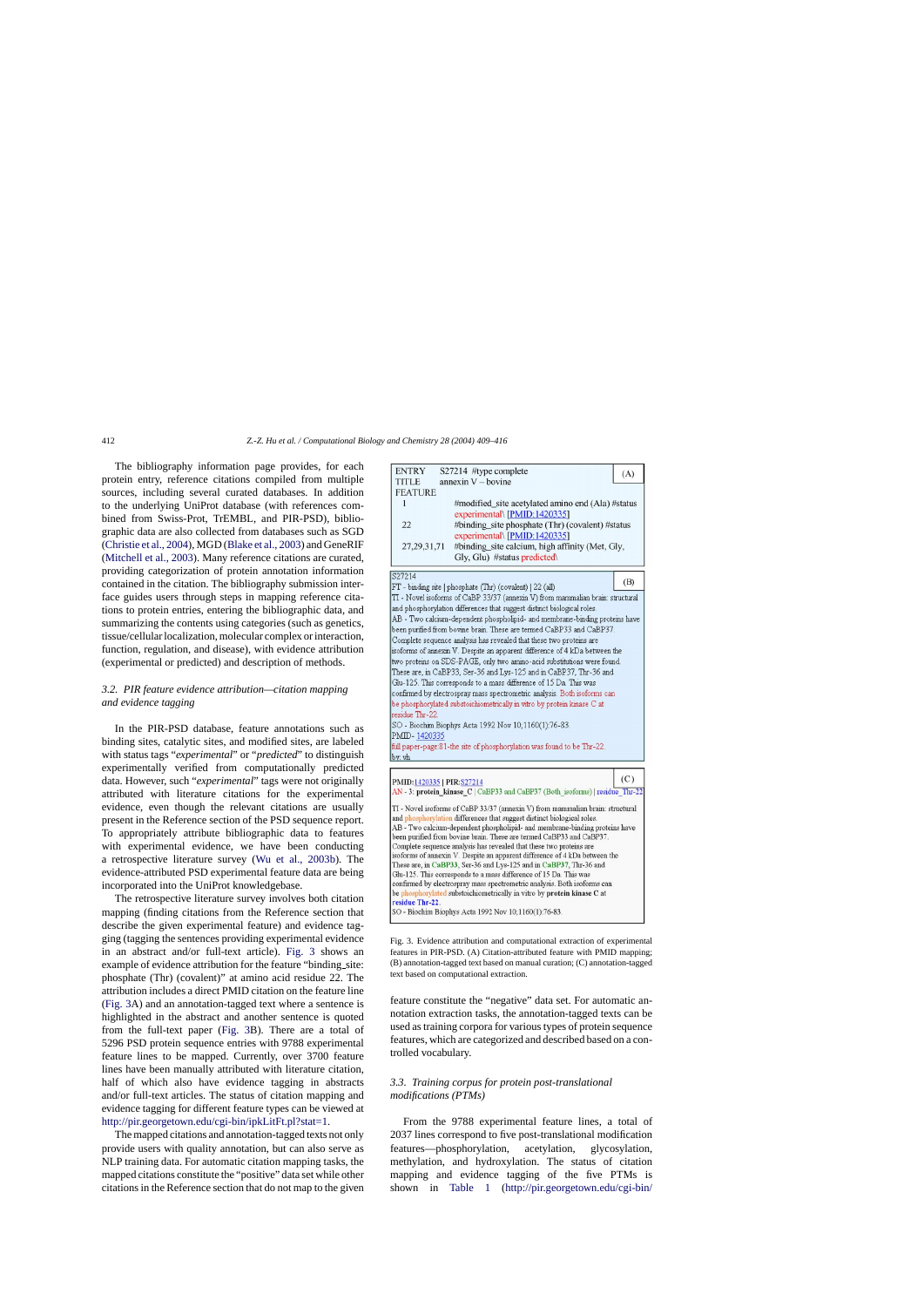<span id="page-4-0"></span>Table 1 Citation mapping and evidence tagging of experimental PTM features in PIR-PSD

| PTM types       | # Feature<br>lines | $#$ Citation-<br>mapped | # Evidence-tagged |     |     |  |
|-----------------|--------------------|-------------------------|-------------------|-----|-----|--|
|                 |                    |                         | AB                | FL. | NA  |  |
| Acetylation     | 664                | 636 (95.7%)             | 79                | 107 | 401 |  |
| Glycosylation   | 626                | 322 (51.4%)             | 121               | 74  | 136 |  |
| Methylation     | 238                | 198 (83.1%)             | 38                | 36  | 107 |  |
| Phosphorylation | 303                | 255 (84.1%)             | 159               | 58  | 43  |  |
| Hydroxylation   | 206                | 94 (45.6%)              | 41                | 32  | 35  |  |

PTM, post-translational modification; AB, abstract; FL, full-text article; NA, not tagged. (Data cited as of September 2004.)

[ipkLitFt.pl?stat=2](http://pir.georgetown.edu/cgi-bin/ipklitft.pl?stat=2)). The on-line table provides hypertext links for each PTM type to several underlying datasets, including the complete listing of all PSD entries with mapped citations (PMIDs) as well as the complete collection of evidence-tagged texts.

The PTM data sets can be exploited as NLP training and benchmarking data for identifying each of the five individual PTM types or, potentially, for the recognition and extraction of generic PTMs. The data are now being used for PTM annotation extraction by our collaborating computational groups. One example is the automatic extraction of protein phosphorylation information, including agent (kinases), substrate, and sites, from the abstract ([Fig. 3C](#page-3-0)) using a rule-based system. Another example is the use of abstracts tagged for the five PTMs to train automatic classifiers to classify papers reporting PTMs based on support vector machine and Bayesian naïve statistical approaches. These studies allow "computerassisted" retrospective literature survey and will facilitate literature-based feature annotation for protein databases.

Furthermore, such literature mining studies can benefit proteomic research because detecting protein PTMs (especially phosphorylation) is one of the major challenges in large-scale proteomic analyses. PTMs found in proteomes vary with cell and tissue types, and change in temporal manners. Literature mining techniques can assist the creation of a knowledgebase composed of experimental evidence for known PTMs that are mapped to protein entries. The knowledgebase can then serve as a useful reference for the identification and characterization of peptides from high-throughput proteomic data such as those from peptide mass fingerprints.

## **4. iProLINK resource for protein named entity recognition and ontology development**

Protein named entity recognition (finding protein names from literature texts) is a prerequisite for bibliography mapping (identifying papers describing specified proteins). It is also fundamental for several other biological literature mining tasks, including the extraction of protein annotations (such as protein–protein interactions) from literature. Protein named entity recognition, however, is still an open problem and constitutes a bottleneck for computational mapping

of bibliographic information to protein databases. The challenge primarily stems from the long-standing problem of protein nomenclature, where "profligate and undisciplined labeling is hampering communication" ([Nature, 1997\).](#page-7-0) A protein name is a label given to a protein object in the scientific literature and in biological databases. Scientists may name a newly discovered or characterized protein based on its function, sequence features, gene name, cellular location, molecular weight, or other properties, as well as their combinations or abbreviations. Often the same protein is named differently in different databases or publications, and occasionally different proteins may share the same name. Protein name standardization requires community effort—only a small fraction of all proteins has standard nomenclature, most notably, the IUBMB Enzyme Nomenclature (<http://www.chem.qmul.ac.uk/iubmb/enzyme>).

There has been a small body of text mining work directly addressing the protein name problem ([Fukuda et al.,](#page-7-0) [1998; Yoshida et al., 2000; Zhou et al., 2004; Mika and](#page-7-0) [Rost, 2004\)](#page-7-0). The applications generally use three common approaches–dictionary-based, rule-based, and machine learning—and/or their combinations. The performance (precision and recall) of text mining techniques in biological name recognition remain relatively low (75–80%) compared to other domains. Multiple factors may be involved, including absence of shared training and test sets for rigorous measures of progress, lack of annotated training data specific to biological tasks, pervasive ambiguity of terms, frequent introduction of new terms, and a mismatch between evaluation tasks as defined for news report and for biological problems ([Hirschman et al., 2002b\)](#page-7-0). iProLINK consists of several data sources that can be used for protein named entity recognition.

# *4.1. Protein name dictionary and word token dictionaries*

Our protein name dictionary is derived from the protein name field in the iProClass database [\(Wu et al., 2004b](#page-7-0)), which consists of protein names from UniProt (Swiss-Prot, TrEMBL, PIR-PSD) and RefSeq ([Pruitt and Maglott, 2001\).](#page-7-0) After the initial compilation, the dictionary undergoes several filtering processes to generate unique protein names (including synonyms and acronyms), and to remove nonsensical names and certain non-name annotations. For example, entry names such as "*Inter*-*alpha*-*trypsin inhibitor* (*GIK*-*14*) (*Fragment*)" were broken into *Inter*-*alpha*-*trypsin inhibitor*, *GIK*-*14* and *Fragment*. The name *Fragment* is later removed from the dictionary along with a list of other "bad" names such as *hypothetical protein*, *conserved hypothetical protein*, *unnamed protein product*, *predicted protein*, and *predicted protein of unknown function*. In addition, words such as *probable*, *putative*, and *similar to* before protein names are also removed so that a name like *putative aspartate aminotransferase A* is merged to *aspartate aminotransferase A* to reduce the redundancy. Derived from over 1.5 million iProClass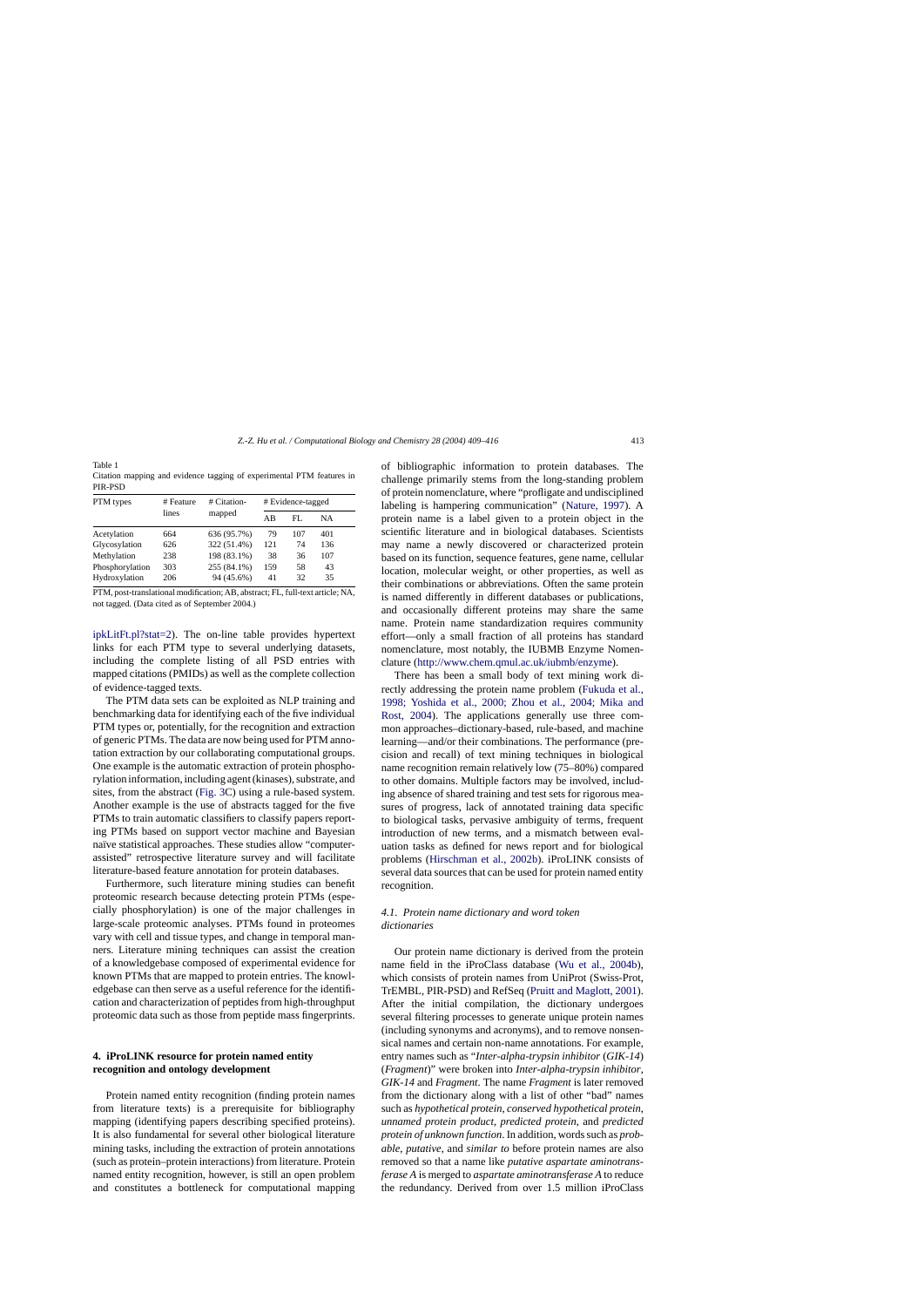entries, the protein name dictionary currently has about 700,000 names, each of which is shown with its frequency count.

Most protein names are composed of combinations of two or more words (or tokens). Therefore, protein name rules can be derived from tokenized protein words and used during post-tagging processing to improve machine learning-based named entity recognition. We have compiled specialized single-word dictionaries by tokenization and classification of protein names from 30,000 well-curated iProClass protein entries (each containing at least five reference citations). The dictionaries consist of individual word tokens categorized into five classes:

- Biomedical terms (*bt*): these terms are used in a broad range of biological and medical sciences. They mainly describe structures of all forms of life at different levels (from gross morphology to molecular structure), as well as their respective functions and mechanisms in both normal (physiological) and diseased (pathological) states.
- Chemical terms (*ct*): these are words that describe organic or inorganic chemical materials, chemical groups or bonds, or chemical properties.
- Macromolecules (*mc*): these words refer to biopolymers such as proteins, peptides, DNA, RNA, polysaccharides, or glycoproteins.
- Common English (*ce*): common English words are used to describe various aspects or properties of proteins, such as *short*, *signal*, *interacting*, and *repair*. These also include spelled-out form of Greek letters, such as *alpha* and *beta*, as well as stop words like *of*, *at*, and *to*.
- Non-word tokens: they are combinations of letters, numbers, or symbols. They often are acronyms, synonyms, or abbreviations, such as *DNA* for *deoxyribonucleic acid*, *Ala* for *alanine*, and *GH* for *growth hormone*. The form of non-word tokens can be number only, single letter, multiple letters, or combinations of numbers, letters, and other symbols. Non-word tokens may stand for biochemical entities such as nucleic acids, nucleotides, and amino acids.

Protein name rules can be expressed based on the five token classes. Some examples include: (i) a protein name which is not an acronym or abbreviations should have at least one *mc* word, as in *natural killer cell*-*activating factor*, *parathyroid hormone receptor* 2, and *glutathione transferase* 4; (ii) *bt* and *ct* words alone cannot make protein names unless combined with an *mc* word, as in *transcription factor II*, *potassium channel*, and *nucleoside diphosphate phosphatase*; and (iii) numerals alone cannot be a protein name unless combined with other symbols, as in *p53*, *p38*, and *hsp70*.

## *4.2. Protein name tagging guidelines and name-tagged corpora*

Other iProLINK data resources for named entity recognition are two sets of literature corpora that were manually tagged with protein names based on two versions of tagging guidelines. They were developed to test inter-annotator reliability and can be used as a gold standard for different machine-based protein name taggers or classifiers. Although several name-tagged gold standards already exist, the importance of inter-annotator reliability for machine-based taggers has been seldom addressed. In reality, due to the complex nature of protein naming, inter-annotator agreement varies. One can consider the inter-annotator performance as the upper-bound of the machine performance. To test inter-annotator reliability, each literature corpus of 300 abstracts was independently tagged by three individuals based on a common tagging guideline. Two protein name tagging guidelines (Versions 1.0 and 2.0) were developed and their effect on inter-annotator performance was compared ([Mani](#page-7-0) [et al., 2004\).](#page-7-0) The major differences between the two tagging guidelines are summarized in [Table 2.](#page-6-0)

Guideline 1.0 defines how to tag protein objects, not protein named entities. This leads to inconsistent tagging by different annotators when protein names refer to non-protein objects. Especially common inconsistency occurs when protein names are used in the context of gene-related objects (such as gene, promoter, and mRNA). For example, *photoreceptor G-protein alpha-subunit gene GNAT2* refers to a gene object, but *photoreceptor G-protein alpha-subunit* is a protein name that was tagged by one annotator, but not the other two. As a result, the human tagging only achieved a 0.716 *F*-measure among three annotators.

Guideline 2.0 defines tagging rules for protein named entities regardless of the context of the object. An exclusion list is given for generic terms such as *protein*, *subunit*, *activator*, and *carrier*. Thus, in the above example, *photoreceptor G*-*protein alpha*-*subunit* will be tagged regardless of what follows it. With the revised guideline, the second manually tagged data sets achieved a significantly higher interannotator *F*-measure of 0.868. Notably, an automatic name tagger based on our protein name dictionary alone tagged the same literature corpus with a performance of 0.41 *F*-measure based on the human-tagged corpus. Considering that many dictionary-based name tags overlap with the correct target entities as judged by humans, the machine tagging actually found 68% of the protein named entities in the 300 abstracts. Therefore, dictionary-based pre-tagging can facilitate the human tagging process by easing human reading and reducing human fatigue. In one example, the dictionary tagged multiple instances of *emerin* in an abstract, one or more of which was missed by each of the three annotators.

The confusion between protein objects and protein named entities is also observed in the entity extraction task of the BioCreAtIve contest. The goal of this task was to assess the ability of an automated system to identify genes (or proteins, where there is ambiguity) mentioned in text. It specifically required the identification of terms in biomedical articles that are gene or protein names. However, the distinction between a named entity and a gene/protein object was not explicit in the contest guideline. This ambiguity may have affected the performance of some tagging programs. Indeed,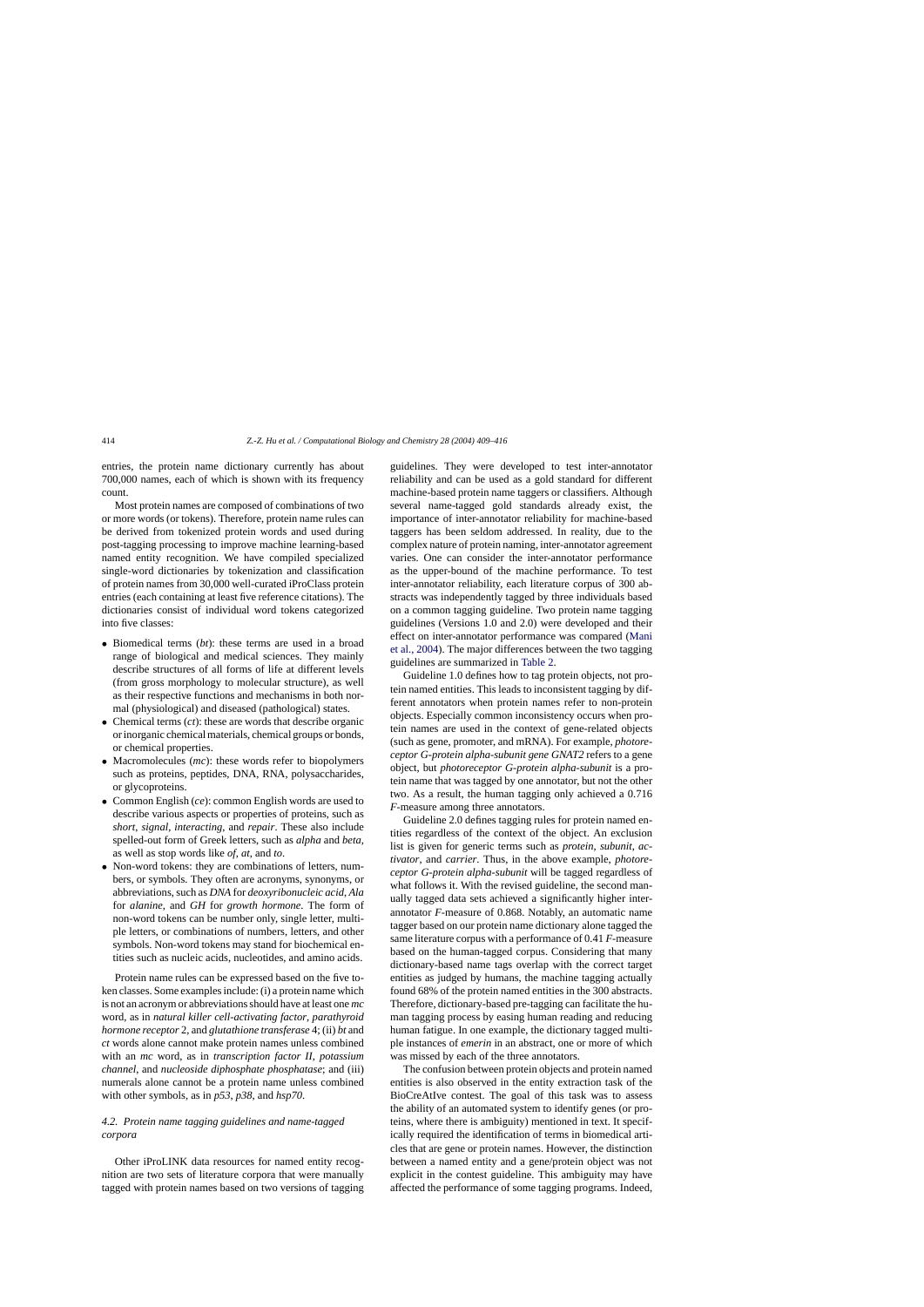<span id="page-6-0"></span>Table 2 Comparisons of two versions of protein name tagging guidelines

|                             | Tagging guideline 1.0                                                        | Tagging guideline 2.0                           |
|-----------------------------|------------------------------------------------------------------------------|-------------------------------------------------|
| Tagging target              | Protein object                                                               | Protein named entity                            |
| Tag types                   | <protein>, <acronym> and <array-protein></array-protein></acronym></protein> | <protein> and <long-form></long-form></protein> |
| Use of dictionary           | No dictionary                                                                | Pre-tagging with protein name dictionary        |
| Prior knowledge             | Major requirement                                                            | Minor requirement                               |
| Inter-annotator performance | $F$ -measure: 0.716                                                          | $F$ -measure: 0.868                             |

several "false positives" tagged by one contested program ([Liu et al., 2004\)](#page-7-0) may have been legitimate "mentioning of genes/proteins." Some examples are *superoxide dismutase* in "... may be involved in copper homeostasis and modulation of copper/zinc *superoxide dismutase* (Cu/ZnSOD) activity in neurons" (PMID: 10550328), *TCR-delta* in "... and *TCR*-*delta* mRNA from lymph node" (PMID:10929051), and *Rad51* in "... arresting growth with S-phase DNA content, and generate nuclear *Rad51* foci, followed by cell death ..." (PMID: 11980714).

# *4.3. PIRSF family classification-based protein ontology*

Biological ontologies are crucial for biological knowledge management, including mining literature data to extract relevant information and integrating information from multiple databases. A protein ontology—consisting of names and synonyms of protein classes as well as their relationships—can be used to assist with protein named entity recognition. Furthermore, an ontology based on protein family relationships, such as the PIRSF classification system, can be mapped to and complement the gene ontology (GO) (Ashburner et al., 2000).

The PIRSF (SuperFamily) classification system organizes proteins into a network structure from superfamilies to subfamilies to reflect evolutionary relationship of full-length proteins ([Wu et al., 2004a\).](#page-7-0) In the hierarchy, each protein is assigned to a single homeomorphic family where members share overall sequence similarity and common domain architecture. A homeomorphic family may have zero or more parent superfamilies and zero or more child subfamilies. The flexible number of parent–child levels from superfamily to subfamily reflects natural clusters of proteins with varying degrees of sequence conservation, rather than arbitrary similarity thresholds. We have developed a protein ontology based on PIRSF hierarchical family names. The ontology is in the GO flat file format [\(http://www.geneontology.](http://www.geneontology.org/go.format.html) [org/GO.format.html\)](http://www.geneontology.org/go.format.html) with a DAG (directed acyclic graph) structure, and can be browsed using application tools such as DAG-Edit ([http://www.geneontology.org/GO.tools.html\)](http://www.geneontology.org/go.tools.html).

To evaluate how PIRSF can enrich GO concepts, we have mapped 5500 PIRSF homeomorphic families and subfamilies to the GO hierarchy. We found that about 67% of the curated PIRSF families and subfamilies map to GO leaf nodes, among which 2209 PIRSFs have shared GO leaf nodes. Our study indicates that a PIRSF-based protein ontology can complement GO in several ways. (1) It provides a mechanism

to systematically examine the relationships between the three GO sub-ontologies (molecular function, biological process and cellular component) based on the shared annotations at different protein family levels. (2) The PIRSF associations to GO nodes can lead to interesting examinations as to whether certain GO subtrees might need expansion if GO concepts are too broad. (3) The comprehensive classification of related protein families in PIRSF can also suggest identification of missing GO nodes when entire groups of superfamilies or families cannot be mapped to existing GO terms.

#### **5. Conclusion**

We have developed iProLINK as a resource to facilitate text mining/NLP research in the areas of literature-based database curation, named entity recognition, and ontology development. The collection of data sources can be utilized by computational or biological researchers to explore literature information on proteins and their features or properties. Therefore, iProLINK serves as a knowledge link bridging protein databases and scientific literature.

#### **Acknowledgements**

The project is supported by grants ITR-0205470, DBI-0138188, and IIS-0430743 from the National Science Foundation and grant U01-HG02712 from the National Institutes of Health, USA.

### **References**

- Apweiler, R., Bairoch, A., Wu, C.H., Barker, W.C., Boeckmann, B., Ferro, S., Gasteiger, E., Huang, H., Lopez, R., Magrane, M., Martin, M.J., Natale, D.A., O'Donovan, C., Redaschi, N., Yeh, L.S., 2004. UniProt: the universal protein knowledgebase. Nucleic Acids Res. 32, D115–D119.
- Ashburner, M., Ball, C.A., Blake, J.A., Botstein, D., Butler, H., Cherry, J.M., Davis, A.P., Dolinski, K., Dwight, S.S., Eppig, J.T., Harris, M.A., Hill, D.P., Issel-Tarver, L., Kasarskis, A., Lewis, S., Matese, J.C., Richardson, J.E., Ringwald, M., Rubin, G.M., Sherlock, G., 2000. Gene ontology: tool for the unification of biology. The Gene Ontology Consortium Nat. Genet. 25, 25–29.
- Blake, J.A., Richardson, J.E., Bult, C.J., Kadin, J.A., Eppig, J.T., The members of the Mouse Genome Database Group, 2003. MGD: The mouse genome database. Nucleic Acids Res. 31, 193–195.